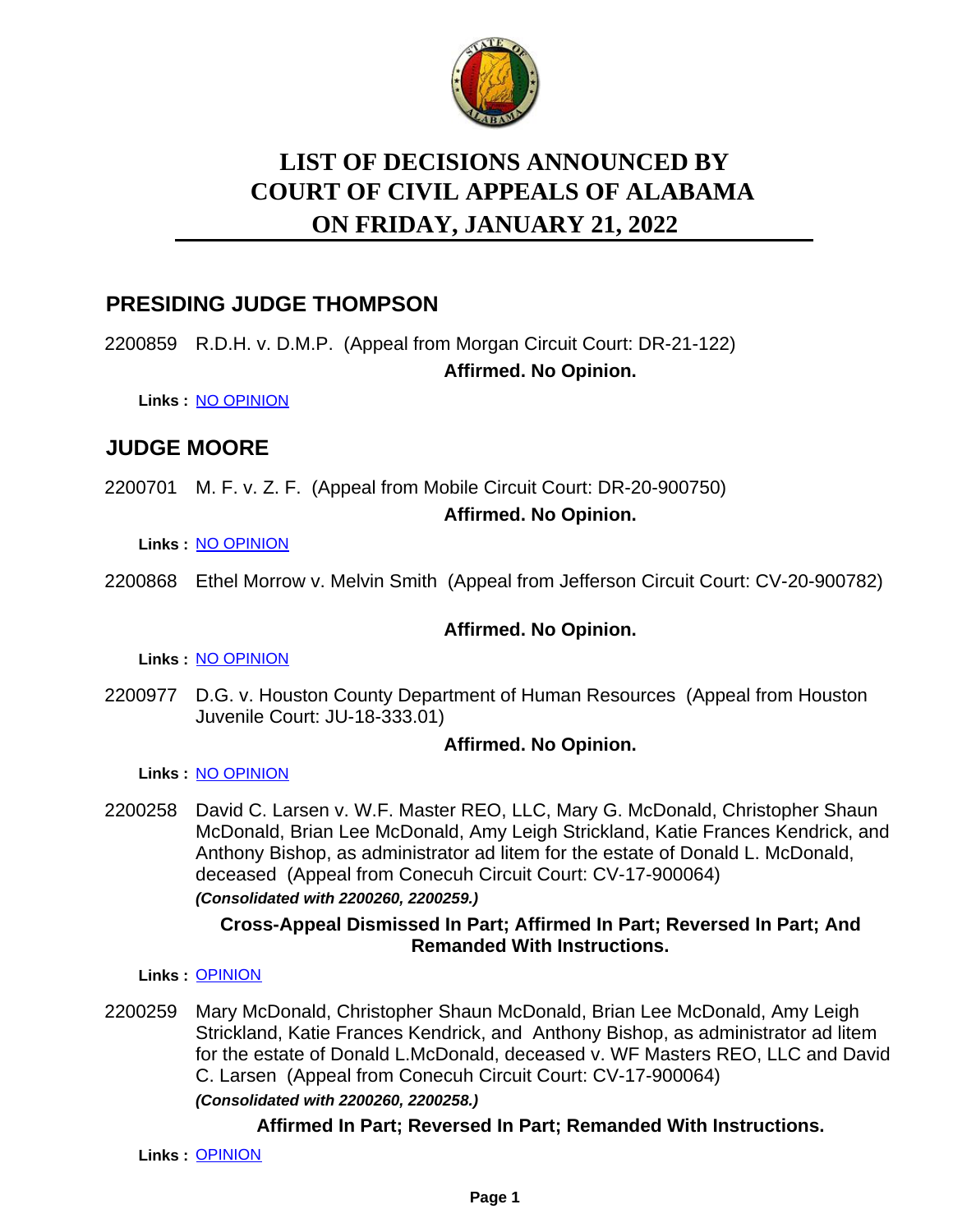2200260 WF Master REO, LLC v. David C. Larsen (Appeal from Conecuh Circuit Court: CV-17-900064) *(Consolidated with 2200258, 2200259.)*

#### **Reversed And Remanded.**

**Links :** [OPINION](https://acis.alabama.gov/displaydocs.cfm?no=1116654&event=68V0L2IHY)

## **JUDGE EDWARDS**

2200810 C.F. v. H.W. (Appeal from Tuscaloosa Juvenile Court: JU-21-60.01)

#### **Affirmed. No Opinion.**

**Links :** [NO OPINION](https://acis.alabama.gov/displaydocs.cfm?no=1116658&event=68V0L2JXY)

## **JUDGE FRIDY**

2200572 C.B. v. Tuscaloosa Department of Human Resources (Appeal from Tuscaloosa Juvenile Court: JU-07-1046.07)

> *(Consolidated with 2200573, 2200574, 2200575, 2200576, 2200577, 2200579, 2200582, 2200583, 2200584, 2200585, 2200586, 2200587, 2200588, 2200589, 2200613.)*

#### **Affirmed. No Opinion.**

**Links :** [NO OPINION](https://acis.alabama.gov/displaydocs.cfm?no=1116655&event=68V0L2J4M)

2200573 C.B. v. Tuscaloosa Department of Human Resources (Appeal from Tuscaloosa Juvenile Court: JU-07-1048.05) *(Consolidated with 2200572, 2200574, 2200575, 2200576, 2200577, 2200579, 2200582, 2200583, 2200584, 2200585, 2200586, 2200587, 2200588, 2200589, 2200613.)*

#### **Affirmed. No Opinion.**

**Links :** [NO OPINION](https://acis.alabama.gov/displaydocs.cfm?no=1116655&event=68V0L2J4M)

2200574 C.B. v. Tuscaloosa Department of Human Resources (Appeal from Tuscaloosa Juvenile Court: JU-08-325.05) *(Consolidated with 2200572, 2200573, 2200575, 2200576, 2200577, 2200579, 2200582, 2200583, 2200584, 2200585, 2200586, 2200587, 2200588, 2200589, 2200613.)*

#### **Affirmed. No Opinion.**

**Links :** [NO OPINION](https://acis.alabama.gov/displaydocs.cfm?no=1116655&event=68V0L2J4M)

2200575 C.B. v. Tuscaloosa Department of Human Resources (Appeal from Tuscaloosa Juvenile Court: JU-17-365.02) *(Consolidated with 2200572, 2200573, 2200574, 2200576, 2200577, 2200579, 2200582, 2200583,*

*2200584, 2200585, 2200586, 2200587, 2200588, 2200589, 2200613.)*

**Affirmed. No Opinion.**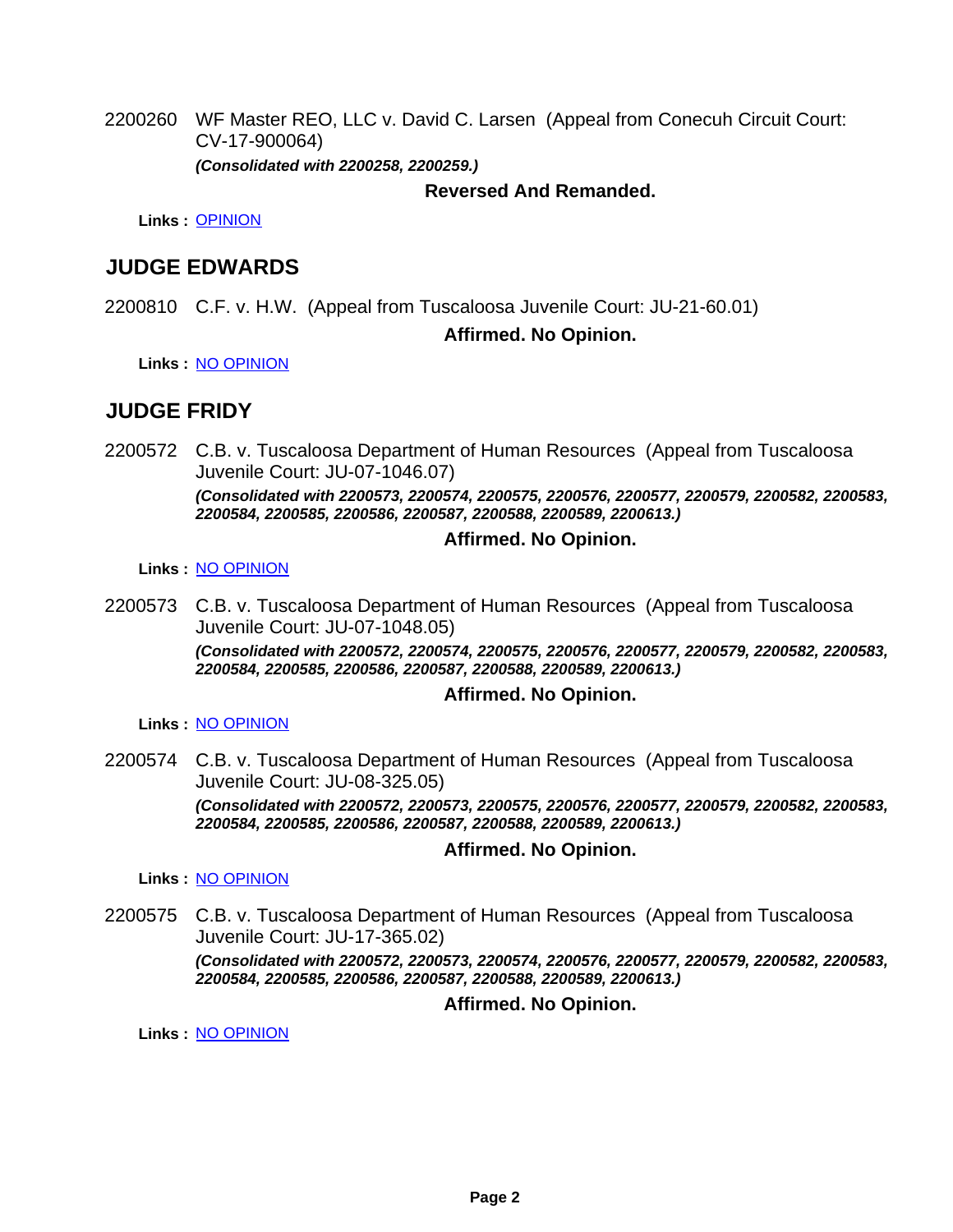2200576 C.B. v. Tuscaloosa Department of Human Resources (Appeal from Tuscaloosa Juvenile Court: JU-17-366.02) *(Consolidated with 2200572, 2200573, 2200574, 2200575, 2200577, 2200579, 2200582, 2200583, 2200584, 2200585, 2200586, 2200587, 2200588, 2200589, 2200613.)*

#### **Affirmed. No Opinion.**

**Links :** [NO OPINION](https://acis.alabama.gov/displaydocs.cfm?no=1116655&event=68V0L2J4M)

2200577 C.B. v. Tuscaloosa Department of Human Resources (Appeal from Tuscaloosa Juvenile Court: JU-17-431.02)

> *(Consolidated with 2200572, 2200573, 2200574, 2200575, 2200576, 2200579, 2200582, 2200583, 2200584, 2200585, 2200586, 2200587, 2200588, 2200589, 2200613.)*

#### **Affirmed. No Opinion.**

**Links :** [NO OPINION](https://acis.alabama.gov/displaydocs.cfm?no=1116655&event=68V0L2J4M)

2200579 C.B. v. Tuscaloosa Department of Human Resources (Appeal from Tuscaloosa Juvenile Court: JU-17-470.02) *(Consolidated with 2200572, 2200573, 2200574, 2200575, 2200576, 2200577, 2200582, 2200583, 2200584, 2200585, 2200586, 2200587, 2200588, 2200589, 2200613.)*

#### **Affirmed. No Opinion.**

**Links :** [NO OPINION](https://acis.alabama.gov/displaydocs.cfm?no=1116655&event=68V0L2J4M)

2200582 S.M., Sr. v. Tuscaloosa County Department of Human Resources (Appeal from Tuscaloosa Juvenile Court: JU-07-1046.07) *(Consolidated with 2200572, 2200573, 2200574, 2200575, 2200576, 2200577, 2200579, 2200583, 2200584, 2200585, 2200586, 2200587, 2200588, 2200589, 2200613.)*

#### **Affirmed. No Opinion.**

**Links :** [NO OPINION](https://acis.alabama.gov/displaydocs.cfm?no=1116655&event=68V0L2J4M)

2200583 S.M., Sr. v. Tuscaloosa County Department of Human Resources (Appeal from Tuscaloosa Juvenile Court: JU-07-1048.05) *(Consolidated with 2200572, 2200573, 2200574, 2200575, 2200576, 2200577, 2200579, 2200582, 2200584, 2200585, 2200586, 2200587, 2200588, 2200589, 2200613.)*

#### **Affirmed. No Opinion.**

**Links :** [NO OPINION](https://acis.alabama.gov/displaydocs.cfm?no=1116655&event=68V0L2J4M)

2200584 S.M., Sr. v. Tuscaloosa County Department of Human Resources (Appeal from Tuscaloosa Juvenile Court: JU-08-325.05) *(Consolidated with 2200572, 2200573, 2200574, 2200575, 2200576, 2200577, 2200579, 2200582, 2200583, 2200585, 2200586, 2200587, 2200588, 2200589, 2200613.)*

#### **Affirmed. No Opinion.**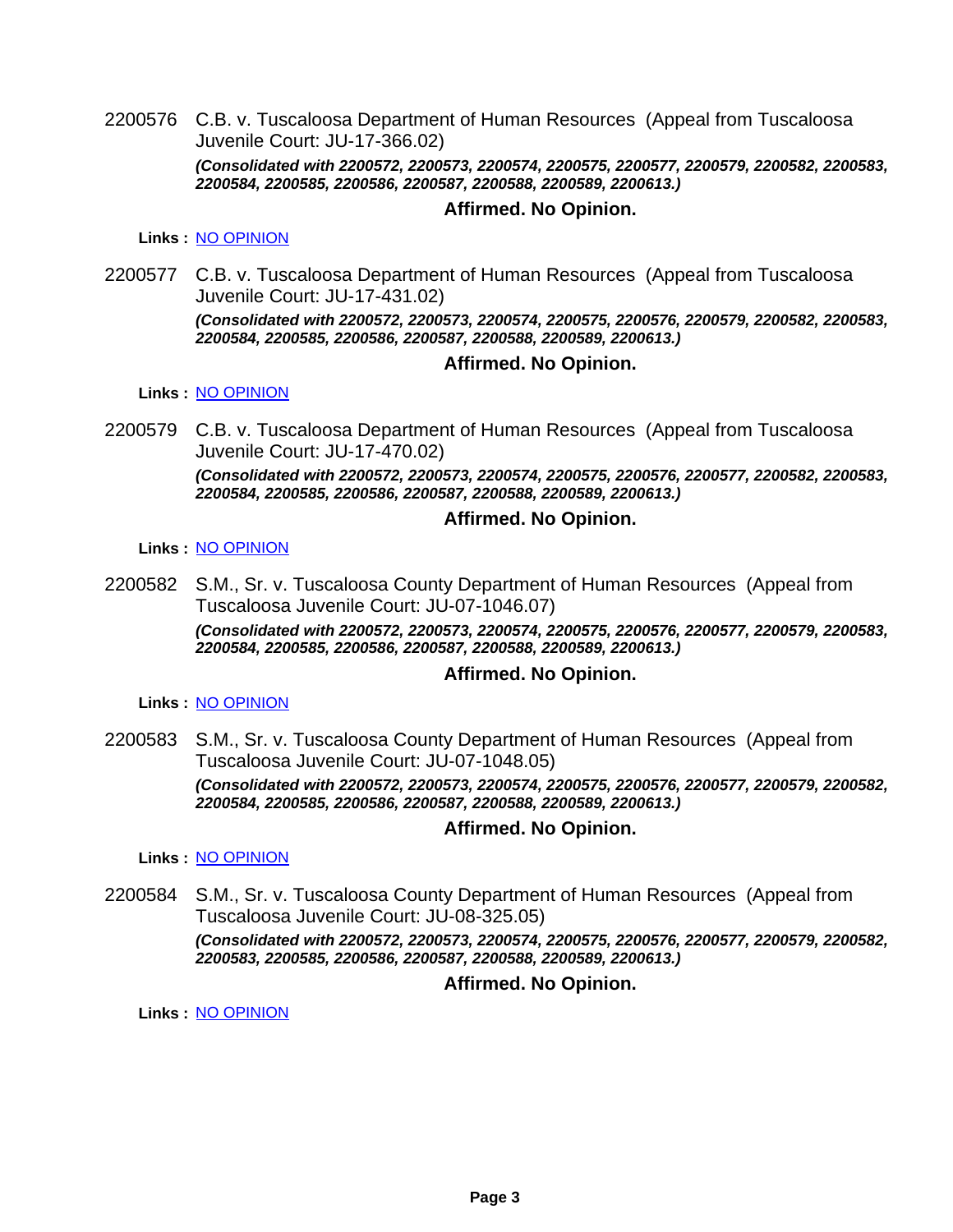2200585 M.M. v. Tuscaloosa County Department of Human Resources (Appeal from Tuscaloosa Juvenile Court: JU-12-83.05) *(Consolidated with 2200572, 2200573, 2200574, 2200575, 2200576, 2200577, 2200579, 2200582, 2200583, 2200584, 2200586, 2200587, 2200588, 2200589, 2200613.)*

#### **Affirmed. No Opinion.**

**Links :** [NO OPINION](https://acis.alabama.gov/displaydocs.cfm?no=1116655&event=68V0L2J4M)

2200586 M.M. v. Tuscaloosa County Department of Human Resources (Appeal from Tuscaloosa Juvenile Court: JU-17-365.02) *(Consolidated with 2200572, 2200573, 2200574, 2200575, 2200576, 2200577, 2200579, 2200582, 2200583, 2200584, 2200585, 2200587, 2200588, 2200589, 2200613.)*

## **Affirmed. No Opinion.**

**Links :** [NO OPINION](https://acis.alabama.gov/displaydocs.cfm?no=1116655&event=68V0L2J4M)

2200587 M.M. v. Tuscaloosa County Department of Human Resources (Appeal from Tuscaloosa Juvenile Court: JU-17-366.02) *(Consolidated with 2200572, 2200573, 2200574, 2200575, 2200576, 2200577, 2200579, 2200582, 2200583, 2200584, 2200585, 2200586, 2200588, 2200589, 2200613.)*

#### **Affirmed. No Opinion.**

#### **Links :** [NO OPINION](https://acis.alabama.gov/displaydocs.cfm?no=1116655&event=68V0L2J4M)

2200588 M.M. v. Tuscaloosa County Department of Human Resources (Appeal from Tuscaloosa Juvenile Court: JU-17-431.02) *(Consolidated with 2200572, 2200573, 2200574, 2200575, 2200576, 2200577, 2200579, 2200582, 2200583, 2200584, 2200585, 2200586, 2200587, 2200589, 2200613.)*

#### **Affirmed. No Opinion.**

**Links :** [NO OPINION](https://acis.alabama.gov/displaydocs.cfm?no=1116655&event=68V0L2J4M)

2200589 M.M. v. Tuscaloosa County Department of Human Resources (Appeal from Tuscaloosa Juvenile Court: JU-17-470.02) *(Consolidated with 2200572, 2200573, 2200574, 2200575, 2200576, 2200577, 2200579, 2200582, 2200583, 2200584, 2200585, 2200586, 2200587, 2200588, 2200613.)*

#### **Affirmed. No Opinion.**

**Links :** [NO OPINION](https://acis.alabama.gov/displaydocs.cfm?no=1116655&event=68V0L2J4M)

2200613 C.B. v. Tuscaloosa County Department of Human Resources (Appeal from Tuscaloosa Juvenile Court: JU-12-83.05) *(Consolidated with 2200572, 2200573, 2200574, 2200575, 2200576, 2200577, 2200579, 2200582, 2200583, 2200584, 2200585, 2200586, 2200587, 2200588, 2200589.)*

#### **Affirmed. No Opinion.**